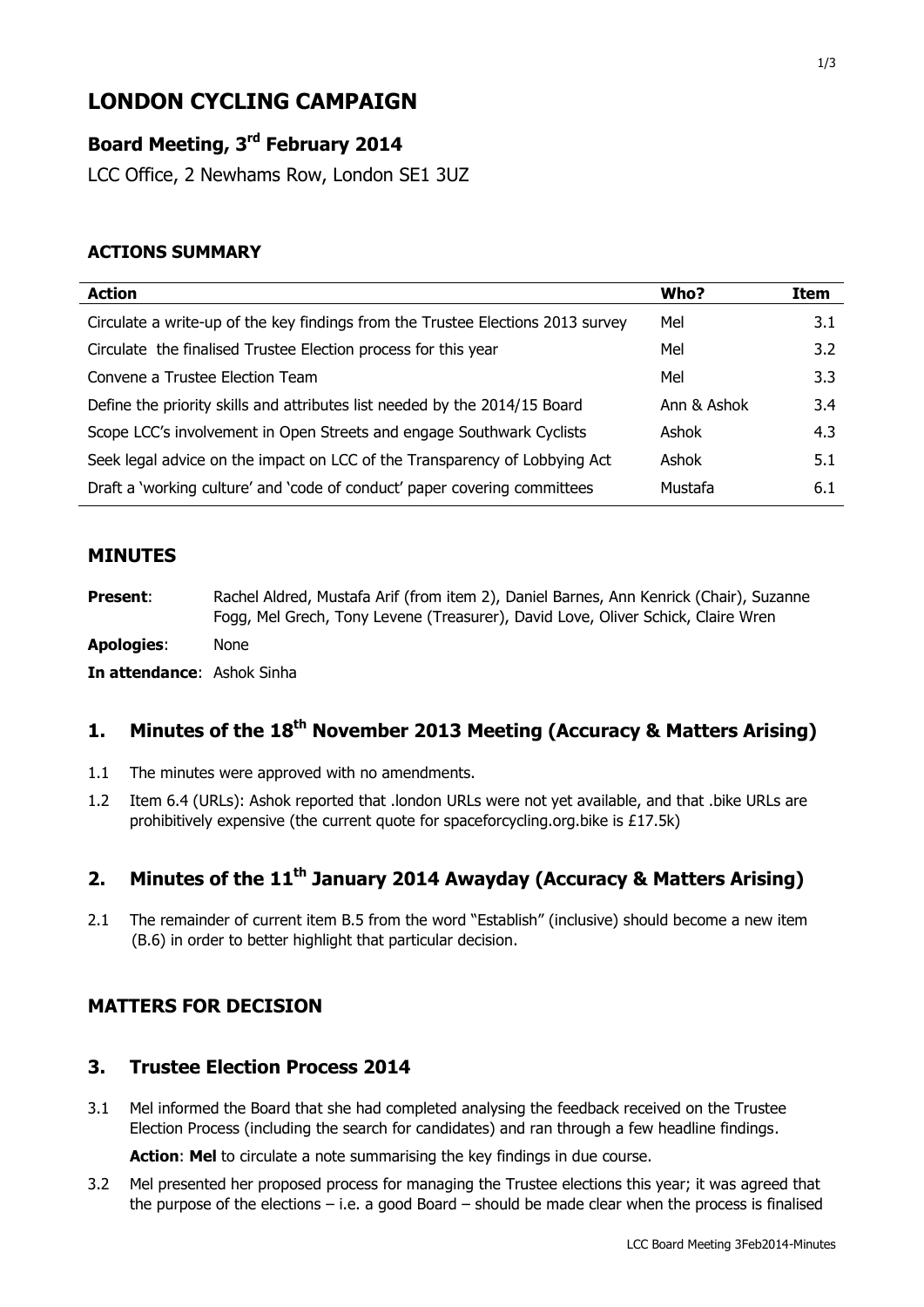and written up, incorporating a definition of what would constitute a good Board (from trustee skills to gender diversity).

**Action**: **Mel** to circulate the finalised Trustee Election process for this year.

- 3.3 The Board **agreed** to Mel's written proposal i.e.:
	- a. A 'trustee election team' can take the election process forward for 2014, with no further need for Board involvement, apart from any further consultation or support from individuals. The results from the consultation will be used to refine the process.
	- b. A Trustee Election process drafted by Mel and agreed by that team should be followed.
	- c. Mel and Ashok should appoint the team by invitation.

**Action**: **Mel** to convene a Trustee Election Team.

3.4 The Board also agreed to delegate the identification of gaps that need filling on the Board:

**Action**: **Ann** & **Ashok** to define the priority skills and attributes list needed and pass on to the Team.

### **MATTERS FOR DISCUSSION**

#### **4. Open Streets**

- 4.1 David presented the current plans for the Open Streets event in Southwark this June. He noted that:
	- LB Southwark, TfL, Living Streets and others are confirmed as partners.
	- Progress is now accelerating, with a team of staff and volunteers being created.
	- This is very much a "community upwards", self-financed event as compared to official events such as European car Free Day. "Made in Southwark" is the spirit of the event, albeit articulated in a way that will attract people from all over London.
	- He is experiencing very little opposition and a lot of enthusiasm from potential stakeholders across the community.
	- 'Activations' already confirmed include: a pop up tennis court (in association with the LTA), a mobile recording studio, a pop up theatre, a 'City Picnic' theme for Borough Market; other activities (e.g. with Southwark cathedral) are being discussed.
- 4.2 David described the organisers as "supplying the canvass" with others being actively encouraged to "supply the paint/picture"; he and his co-organisers would be delighted to have LCC involvement.

#### 4.3 It was **agreed** that:

- a. LCC should actively be involved the prime aim being to engage the public and generate publicity for our work - and that we should seek to use an open street to showcase Space for Cycling (e.g. via a pop-up protected lane).
- b. Our involvement is subject to staff management time being available (as the event delivery team will be busy with the London Cycling Awards in June); it is also subject to the volunteer effort being led by Southwark Cyclists.
- c. We would be delighted to be able to add a logo to the list of supporters on the website.

**Action**: **Ashok** to scope LCC involvement and liaise with Southwark Cyclists.

4.4 The Board congratulated David on this excellent initiative and for extending an invitation to LCC to become involved. It wished the project every success.

### **5. Transparency of Lobbying Act**